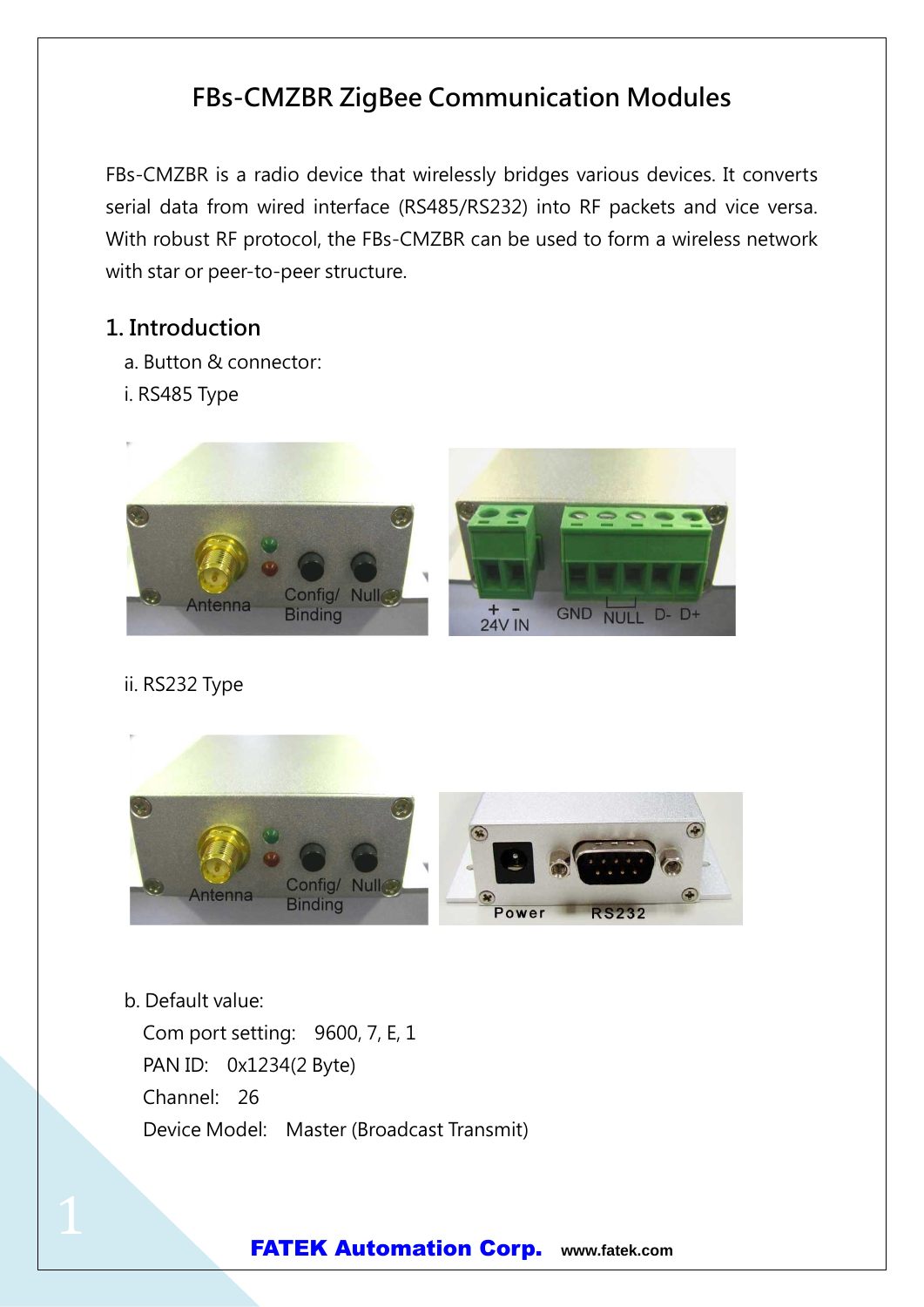c. Functions:

There are two network types for FBs-CMZBRs. One is Peer-to-Peer type in which each device is in Master mode and can communicate each other when both are in a valid RF communication range.

The other is network type is Star type in which Slave devices only communicate with the only one Master. And the Master device can communicate with multiple Slave devices.

Users can configure FBs-CMZBR manually by QCU utility program (described later in this document).

FBs-CMZBR can be configured as a Master or a Slave. For two any two devices to be able to communicate, they must be set to a same PAN ID. If users want to operate two separate wireless networks in a same physical area, please group the FBs-CMZBR by different PAN ID. Each device will only receive RF packets with a same PAN ID.



When a Master mode FBs-CMZBR sends RF packets, it broadcasts the packet to all the devices with the same PAN ID. On the other hand, when a FBs-CMZBR, as a Slave, sends data wirelessly, it only sends the data to the Master with a same PAN ID. In order for a Slave to work with a Master, user must pair each other. After successful pairing, the Slave will remember the Master's address and will be able to send RF packet directly to the Master.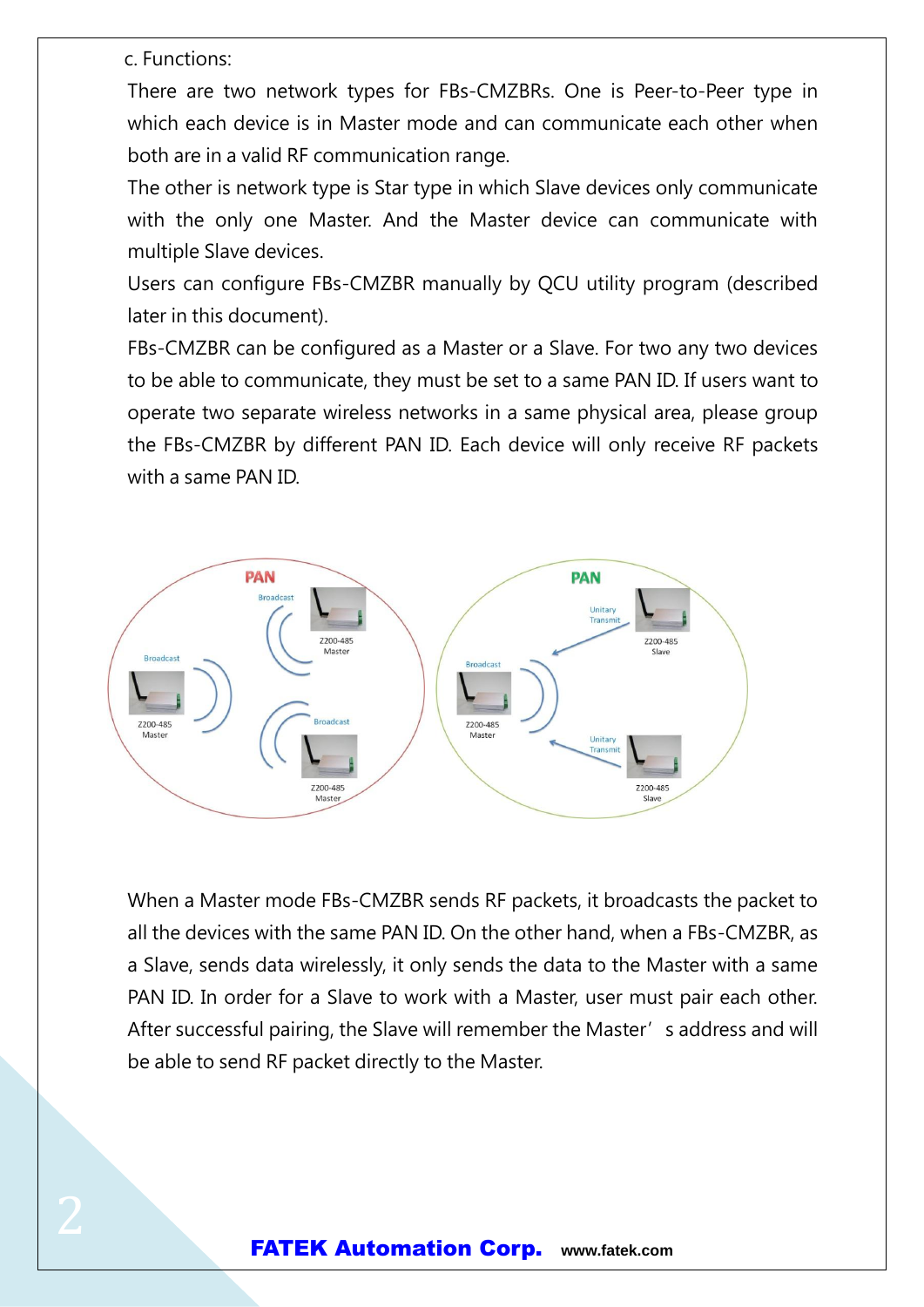d. LED display:

- i. Red light on: Indicating the device is power up(valid to firmware V3.6).
- ii. Green light blinking: Indication the device is in pairing. Or the wireless communication signal of slave device is poor.
- iii. Green light on: Indicating the slave device can successful link with the Master wirelessly.
- iv. Green light off: Indicating link between slave device and Master device is failed. This situation only happens in one to one mode. It will never happen in broadcasting mode.
- v. Red light blinking: Indicating the device is receiving wireless Data.

## 2. Power on

When a FBs-CMZBR is powered, it enters Working mode in which it will wirelessly transparently transmit the data received from wired interface. In contrast to the Working mode, there is a Configuration mode which will be detailed further in later section.

#### a. RS485 Type

- i. Connect DC power wire to the green connector shown above. Please notice the  $+/-$  polarity. The input voltage ranges from 7 to 24 volt. When the power is applied to FBs-CMZBR, the green light in opposite side would go on or go flashing depending on the configured mode (Master/Slave).
- ii. Connect RS485 D+ and D- wire to the 5 hole green connector show above and fasten screws. Then the device is ready to go.

### b. RS232 Type

- i. Plug RS232 cable to RS232 connecter shown in the above picture.
- ii. Plug Power Adapter to DC Jack. The supply voltage ranges from 7 to 24 volt.
- c. FBs-CMZBR was defaulted to be Master and green light is always on after power-up. Then FBs-CMZBR will radio received message to all other power-on FBs-CMZBR.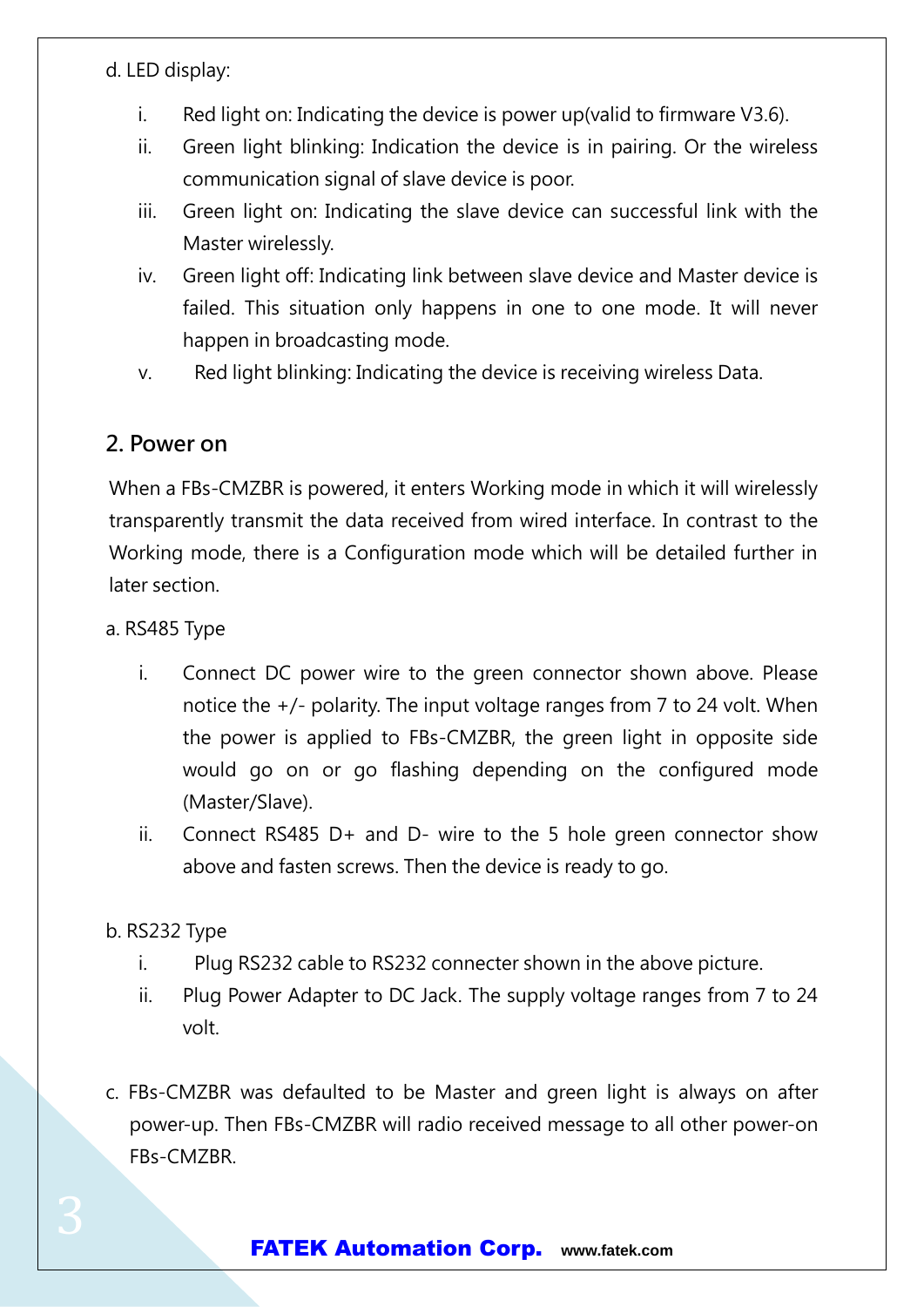d. When FBs-CMZBR is powered up, it is in the Working mode. Users can change the device's parameter by entering Configuration mode. A window-based utility program, Quan Configuration Utility (QCU), can be used to facilitate the configuration process.

## 3. Pairing process

If the user desires to construct a star network, he may need to employ one Master device and several Slave devices. To configure a device as Slave, please refer to following section: "Using QCU."

After the Master device and Slave device in prepared, users need to pair Slave device with Master device in order for them to work in a same Star network.

Firstly press the Config/Binding button on a Master device and then green light blinks. Secondly press the Config/Binding button on a Slave device, then green light on Slave blinks also. When pairing is done successfully, the green lights will stop blinking and turn on.

Since a pairing request would last for 30 seconds before it is cancelled, users must press both devices within 30 seconds. If the green light stops blinking and turns off, the pairing process fails. Users may repeat the process described above until the pairing is done successfully.

# 4. Using QCU

Install QCU on a Window-based PC/NB and then follow the steps below:

a. Select COM PORT

i. Check Windows device manager to find out the COM PORT number which is connects to the target FBs-CMZBR.

ii. Run QCU and you will see the screen below.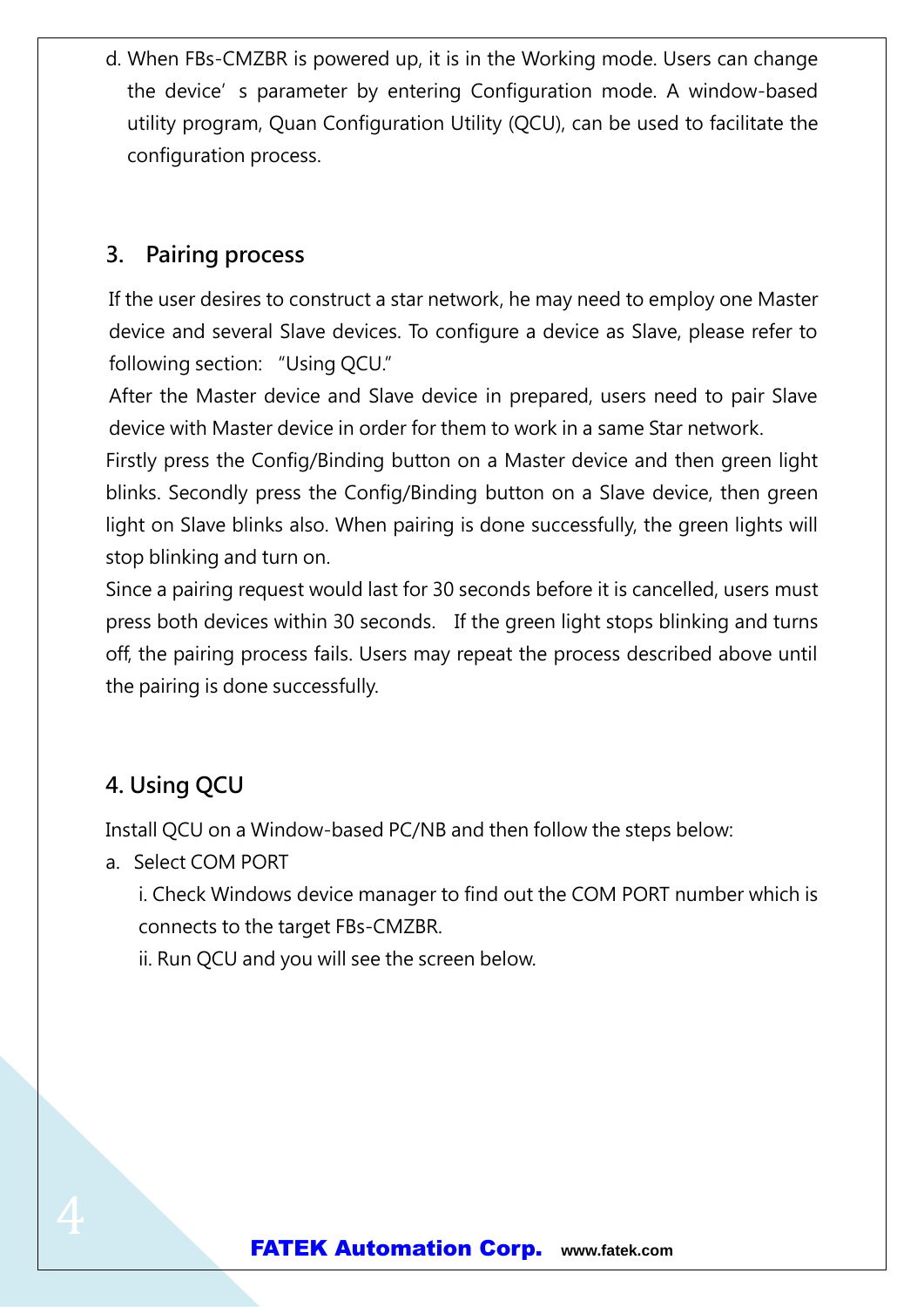

iii. In QCU, choose the correct COM PORT number and press "Open Port" button. Then the QCU is able to talk with the connected FBs-CMZBR.

b. Enter Configuration mode

Press "Enter Configuration (1B 1B)" button and the target device will enter into Configuration mode. Actually this is done by sending 2 consecutive 0x1B codes into the connected device.

c. Set Baud Rate

That is the baud rate of cable communication. By choosing the desired Baud rate, the QCU will set the baud rate inside the connected device.

- d. Parity Enable Select Enable or disable parity.
- e. Parity Type Select None, Even or Odd.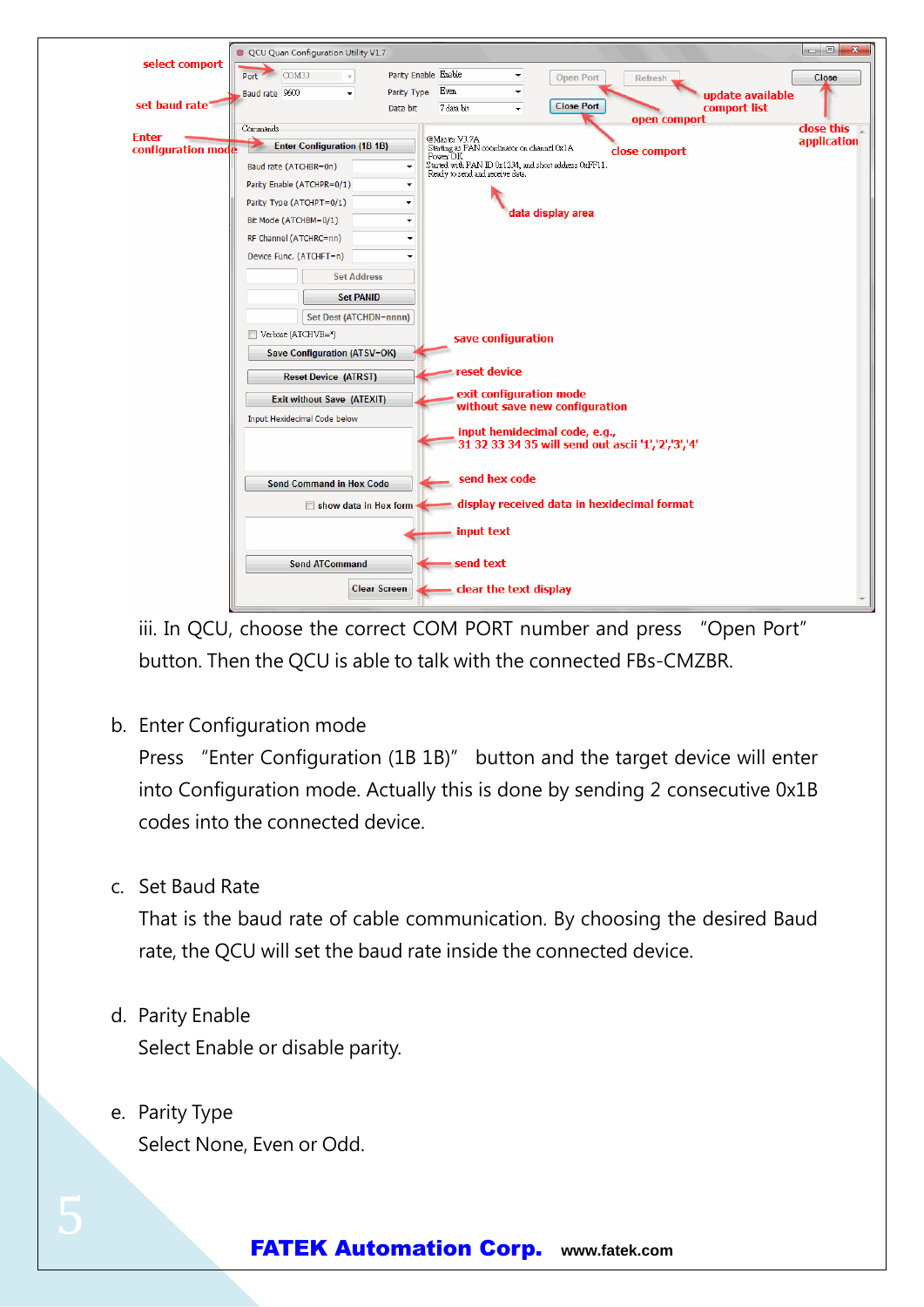f. Bit Mode(data+parity)

Please select adequate item for your parity and data bit condition.

Examples:

7 data bit+1 parity bit=8 bit mode

8 data bit+none parity bit=8 bit mode

8 data bit+1 parity bit=9 bit mode

g. Set RF Channel

There are 16 channels. Only the Master(Coordinator) needs to set channel. Slaves will follow Master/Coordinator' s setting. By choosing the desired channel, the QCU will set the channel inside the connected device.

### h. Set Device Function

There are four different functions: Master( coordinator)、Slave( End device) 、 One2One Master and One2One Slave. By choosing the desired function, the QCU will set the device function inside the connected device.

i. Set Address

No need to set self address, it is defaulted.

j. Set Personal Area Network ID (PAN ID) Enter four hexadecimal digits into the text box and press the "Set PANID" button.

### k. Destination Address

The destination address of data transmitted wirelessly. It is set by system automatically.

l. Verbose

Check/uncheck to decide whether to show system information or not.

### m. Manually input command

Users can manually enter the AT command for FBs-CMZBR. There are two text boxes which are used to enter AT command. One is for hexadecimal code and the other is for entering human readable characters. Explanation of AT commands is not in the scope of this document.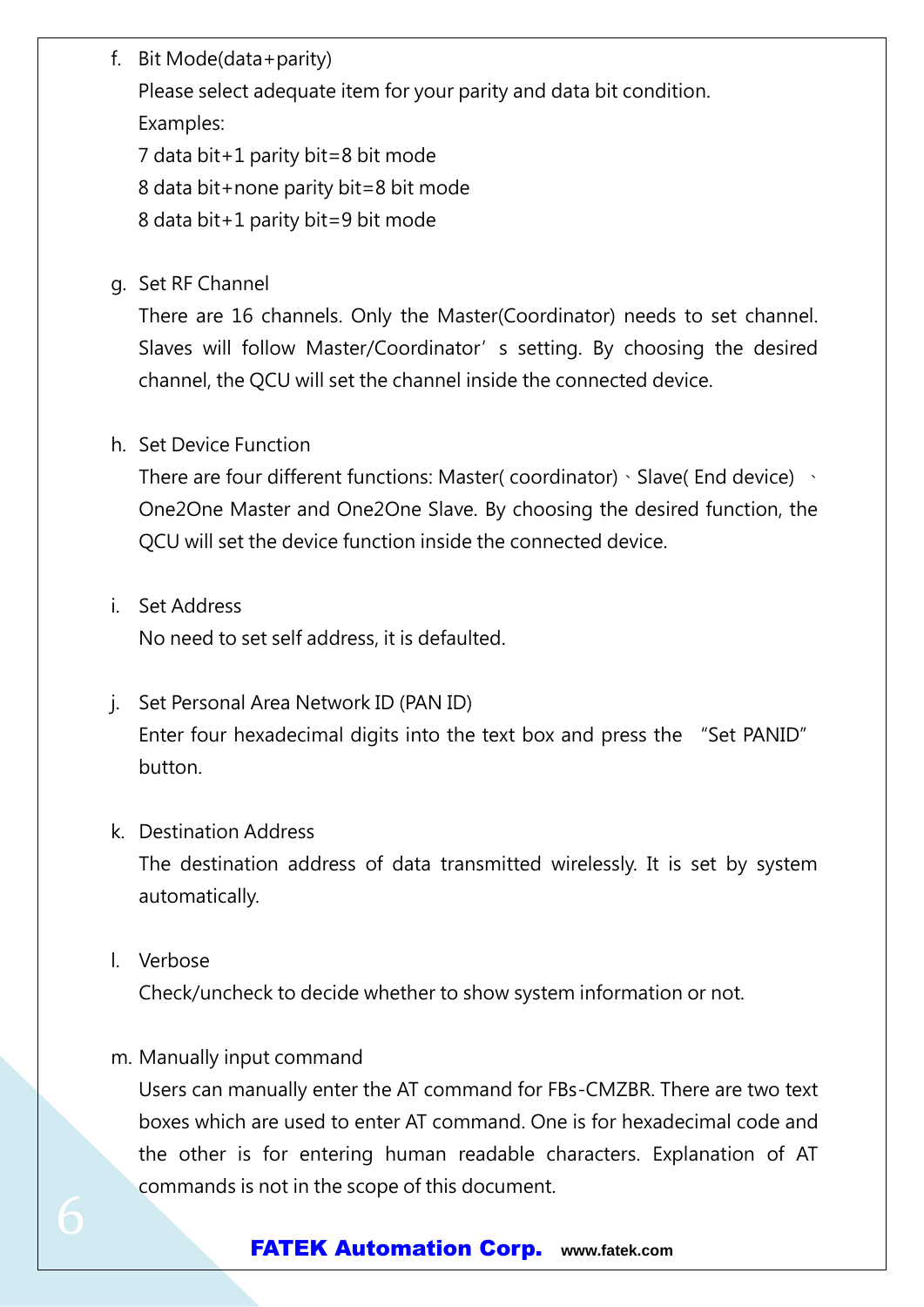n. Save Configuration result

The changed setting is firstly kept temporarily in the RAM of the connected device. Users must save the setting into flash so as the setting get effective when power-on. By press "Save Configurations" button, the setting will be saved into the flash and kept forever.

o. Reset Device

By press "Reset Device" button, the device will reset itself.

p. Exit Configuration without Save

By press "Exit without Save" button, the device will leave Configuration mode and enter Working mode. The action will not save the setting adjust by the user. If the user wants to keep the setting change, please press "Save Configuration" button before leaving the Configuration mode.

## 5. Initialization

Turn off the power of FBs-CMZBR. Hold config/binding button and power up. Hold the button for 3 seconds then release the button. The system is initialized. (This function is built in firmware version 3.3 and versions afterwards .) Follow Section4 "Using QCU" to open port, then power up FBs-CMZBR. You will see firmware version shown on data display area. This information appears only in

the FBs-CMZBR boot.

## 6. Trouble shooting

In case the FBs-CMZBR fails to transmit data smoothly, check LED light for the hint of resolutions.

| LED light   | Possible Problems       | Solution                            |
|-------------|-------------------------|-------------------------------------|
| No light    | No power                | Check power chord. Make sure        |
|             |                         | the power line is firmly connected. |
| Green light | 1. Master is off        | Master power on.                    |
| off         | 2. Remote device is out | Put the communicating device in     |
|             | of communication        | nearer distance.                    |
|             | range                   | Remove RF blocking barrier.         |